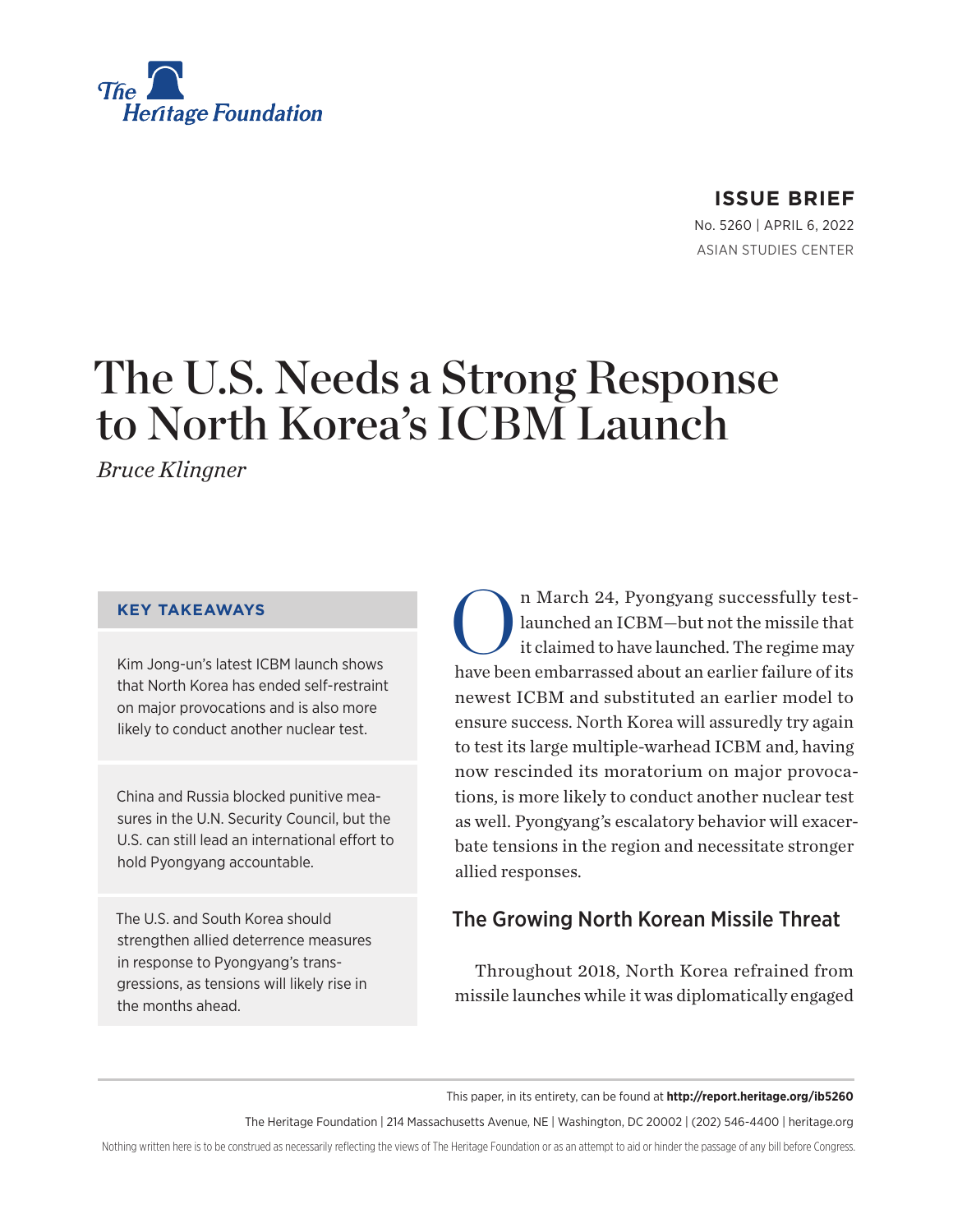<span id="page-1-0"></span>with the United States. However, the collapse of the bilateral Hanoi summit in February 2019 led Pyongyang to initiate a record level of missile testing comprised of at least 12 new short-range and medium-range missile systems.

Although it did not test it at the time, during its October 2020 parade, North Korea unveiled the massive Hwasong-17, the world's largest mobile ICBM. Having already demonstrated in 2017 that it had missiles that could target the continental United States, the regime revealed its intent to develop a missile with a range of 15,000 kilometers that would be capable of carrying multiple nuclear warheads.<sup>[1](#page-6-0)</sup> Such a capability risks overwhelming the limited missile defenses protecting the American homeland.

## Resumption of ICBM Tests

U.S. officials revealed that two North Korean short-range missile launches on February 27 and March 4 of this year were flight tests of Hwasong-17 components.[2](#page-6-0) Pyongyang claimed the flights were preliminary trials of a new reconnaissance satellite, including tests of the high-resolution camera system and attitude control devices.<sup>3</sup> The latter system is important for orienting a satellite camera but is also applicable to a post-boost vehicle that can release multiple nuclear warheads at separate targets.<sup>4</sup>

On March 16, North Korea launched a missile that the U.S. and South Korea assessed to be the Hwasong-17. The missile exploded at an altitude of 20 km and showered debris on Pyongyang. The regime later claimed that the subsequent successful launch on March 24 was of the Hwasong-17.<sup>5</sup>

However, open-source analysis revealed discrepancies between the video and satellite imagery, suggesting that portions of the video were from the earlier failed launch.<sup>6</sup> The U.S. and South Korea later assessed that the March 24 launch was actually of a remodeled Hwasong-15, based in part on infrared satellite imagery showing that the missile had two nozzles instead of the Hwasong-17's four.<sup>7</sup> The missile also flew considerably higher and further than the 2017 Hwasong-15 launch, affirming that North Korea has the ability to target any location in the United States with a nuclear weapon.

Pyongyang's cover-up of the botched Hwasong-17 launch may be due to embarrassment that Kim Jong-un's showcase military weapon failed spectacularly within sight of the capital on its initial full-scale test launch.

## Foreshadowing of More Provocations

In the past, a North Korean missile failure led to a lengthy hiatus before another attempt was made. Kim Jong-un, however, has shown a propensity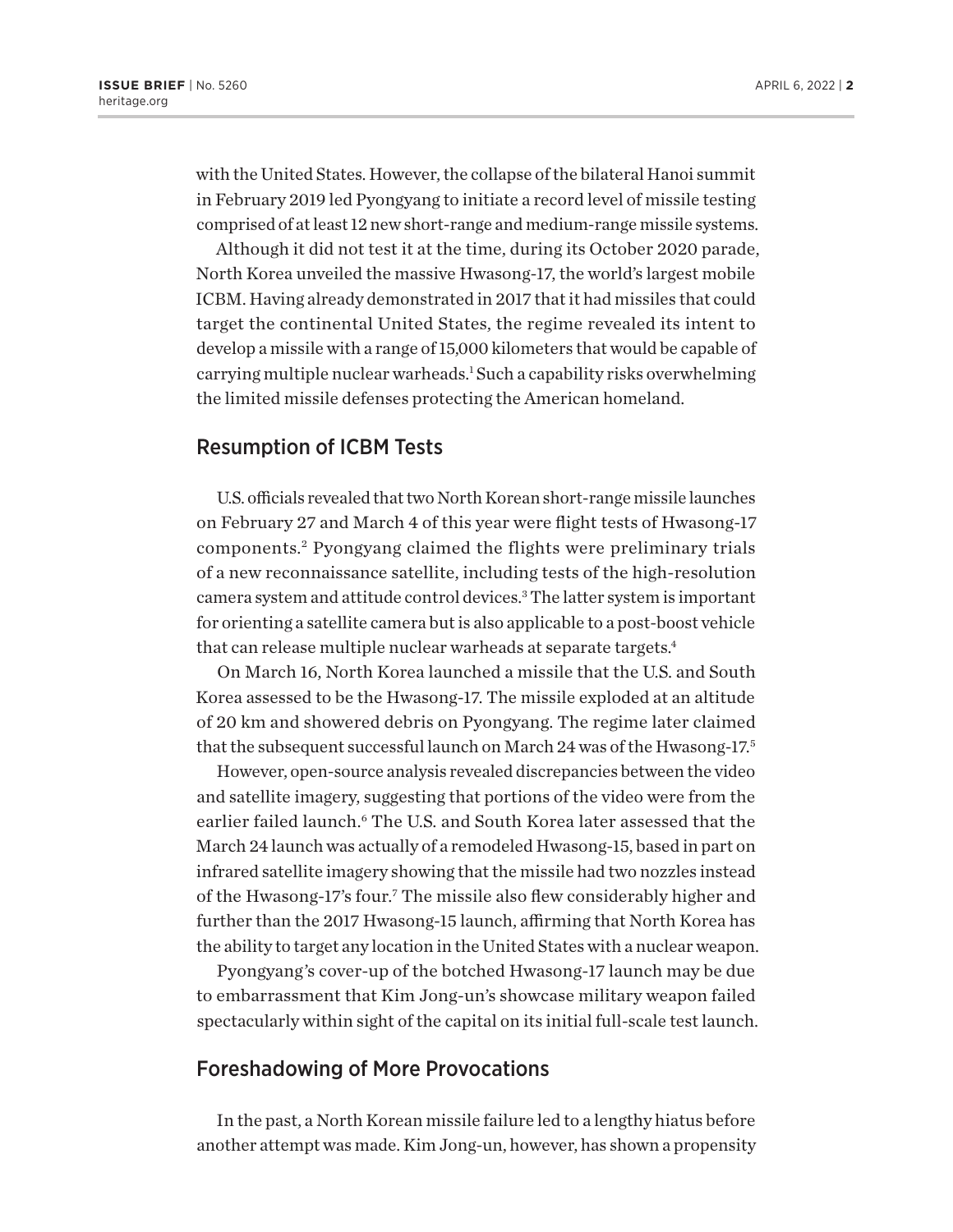<span id="page-2-0"></span>for quickly risking another launch of a failed system. Pyongyang may therefore conduct another Hwasong-17 launch in the near future. In January, Kim emphasized the importance of "grandly celebrating" the 110th anni-versary of North Korean founder Kim Il-sung's birth on April 15,[8](#page-6-0) suggesting that the regime might conduct nuclear or missile tests near that time.

To date, North Korea has launched all of its ICBMs on a highly lofted trajectory so that they would not fly over Japan. The regime could choose to be even more provocative by launching missiles in a normal trajectory over Japan; bracketing Guam with intermediate-range missiles (as it threatened to do in 2017); testing two long-range submarine-launched ballistic missile systems paraded but not yet launched; or demonstrating the ability of an ICBM reentry vehicle to reenter the Earth's atmosphere successfully after a lengthy flight.

North Korea has begun to renovate its Punggye-ri nuclear test site, which has been dormant since the last test in 2017. South Korean military and intelligence officials commented that the regime is creating a "shortcut" tunnel to enable rapid preparations for another nuclear test, possibly within a month.<sup>[9](#page-6-0)</sup> A nuclear test could either be of tactical nuclear weapons that North Korea claims to have developed or of another "super-large" hydrogen bomb as in November 2017.

#### China, Russia Block U.N. Response

Regardless of which missile was launched on March 24, it was yet another violation of 11 U.N. resolutions precluding North Korea from any ballistic missile launch. In response, the U.S. trod the well-worn path to the U.N. Security Council seeking another condemnatory statement and enhanced enforcement of sanctions.

In the past, China and Russia were grudgingly willing to accede to incremental stronger actions in response to Pyongyang's more egregious violations. However, their current adversarial relationships with the United States have left a fallow landscape for punitive measures. Additionally, the low likelihood of a united U.N. response may have emboldened Kim Jong-un in choosing to proceed with an escalatory ICBM launch.

The United States sought Security Council action after the recent launches but was blocked by China and Russia. U.S. Ambassador to the U.N. Linda Thomas-Greenfield proposed additional sanctions based on Security Council Resolution 2397 in which the council members vowed to take further action in the event of a North Korean ICBM launch.<sup>10</sup> However. China and Russia will likely obstruct any U.S. efforts.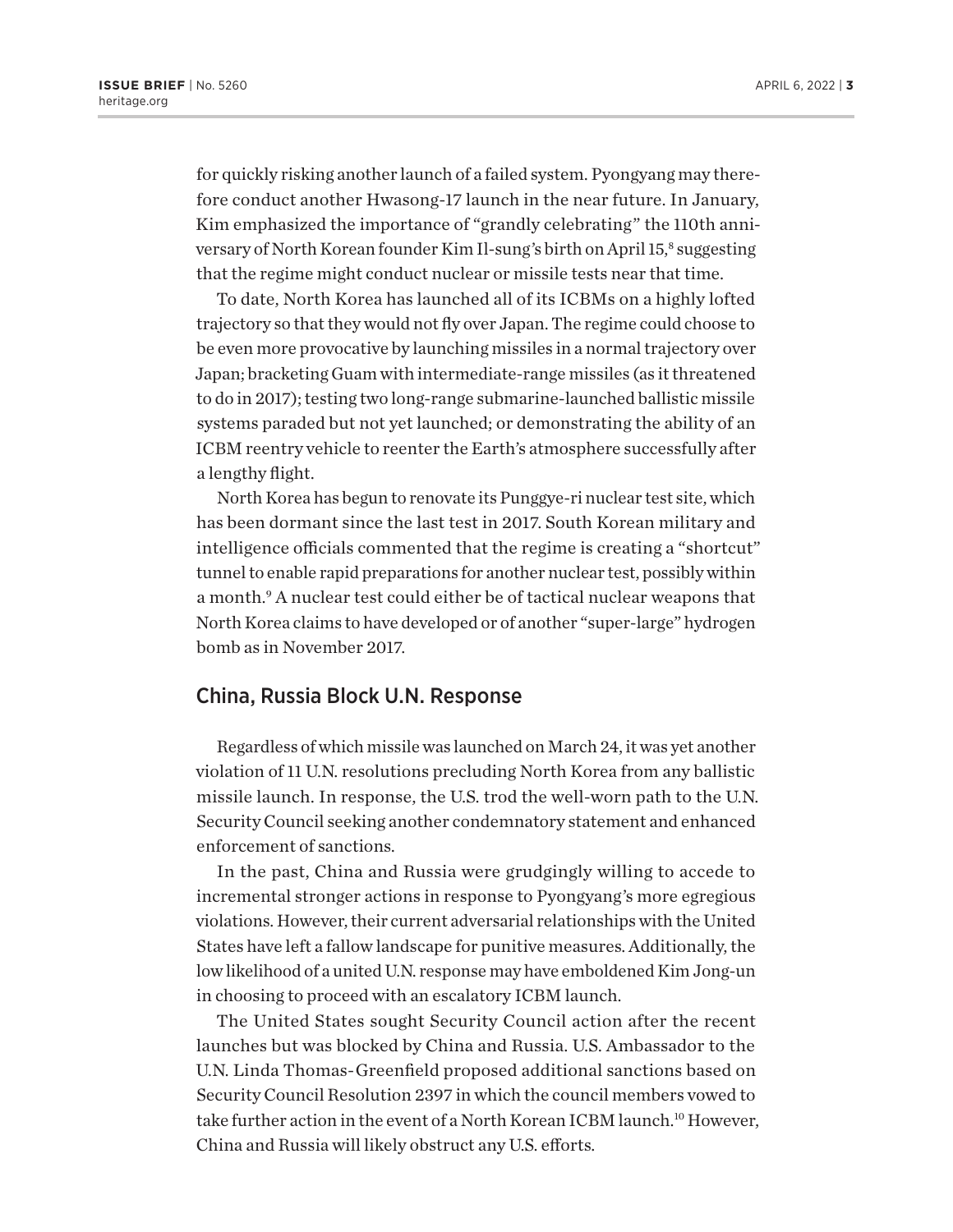## <span id="page-3-0"></span>Increasing the Pressure on North Korea

While U.N. action would be the correct response, existing U.N. resolutions and U.S. laws provide ample authority for increasing pressure on North Korea, Chinese, and other violators. For years, the U.S. has pulled its punches on fully enforcing U.S. laws.

Since January 20, 2021, the U.S. has sanctioned only a handful of North Korean–related entities for missile and human rights violations. After initially sanctioning some North Korean violators, the U.S. announced it would not sanction 300 North Korean entities violating U.S. laws ahead of a presidential summit with Kim Jong-un in 2018. The U.S. also took no action against 12 Chinese banks committing money-laundering crimes in the U.S. financial system. The U.S. has sanctioned more Venezuelan and Syrian entities than North Korean entities.<sup>[11](#page-6-0)</sup>

In addition, newly elected South Korean President Yoon Seok-youl, who assumes office in May, has vowed to pursue a tougher policy against North Korea than his predecessor pursued. During the past five years, President Moon Jae-in has overlooked North Korean threats, provocations, and violations while advocating economic benefits and sanctions relief in vain efforts to improve inter-Korean relations. Yoon, on the other hand, can be expected to support sanctions enforcement more strongly, condition any benefits to North Korea on progress toward denuclearization, and place greater emphasis on strengthening the alliance with the United States.

#### How the U.S. Should Respond

Though stymied at the U.N. by Chinese and Russian obstructionism, the United States can and should lead an international effort to hold Pyongyang and other violators accountable and ensure sufficient defenses against the growing North Korean missile and nuclear threats. Specifically, the United States should:

**Fully enforce U.S. laws.** For years, the United States has held off on sanctioning North Korean entities for which evidence of violations exists until Pyongyang conducted its next provocation. Treating law enforcement as a diplomatic tool to be bargained away or held in abeyance has undermined more effective execution of U.S. laws and diminished pressure against North Korea's nuclear and missile programs. Washington should move against all entities for which it has evidence of malfeasance.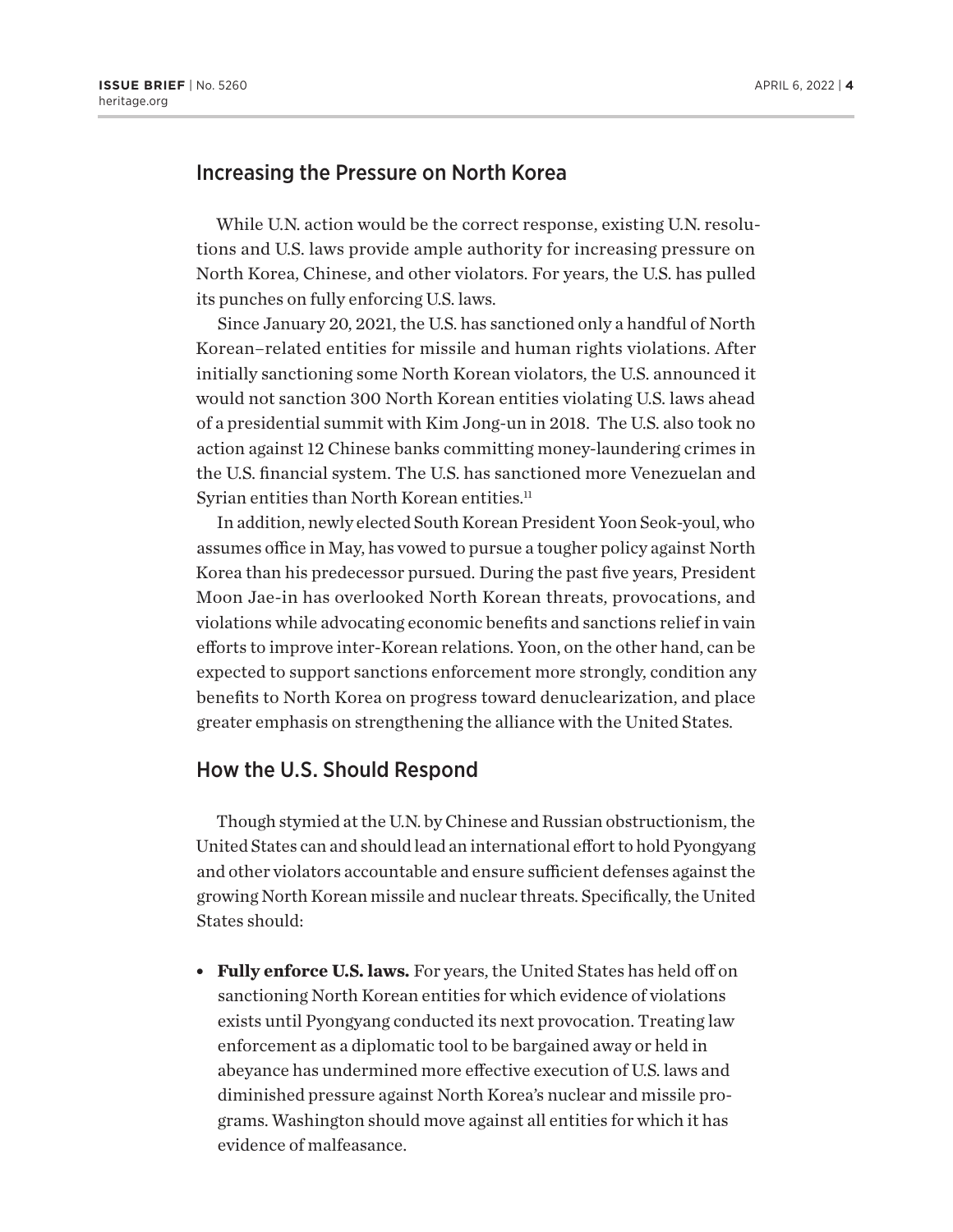- <sup>l</sup> **Enhance strategic missile defense of the American homeland.** North Korea's growing ICBM force, potentially with multiple warheads, poses problems for American homeland missile defenses. The United States currently has only 44 ground-based interceptors. The Biden Administration should maintain plans to augment the force to 64 interceptors by fielding the Next Generation Interceptor before the end of the decade.
- **Augment allied regional ballistic missile defense.** Pyongyang's expanding force of tactical missiles and submarine-launched ballistic missiles increases the threat to U.S. forces and allies in the Indo-Pacific region. Washington should build an Aegis Ashore missile defense system on Guam to bolster the existing THAAD system. The United States should coordinate with allies South Korea and Japan to ensure that their missile defenses are sufficient to counter increasing North Korean missile threats.
- **Resume allied military exercises on the Korean Peninsula.**

During the past four years, the U.S. and South Korea have canceled, reduced, and constrained their military exercises, and this has caused a deterioration in allied deterrence and defense capabilities. Washington and Seoul should return training levels to pre-2018 levels and resume temporary deployments of strategic assets to the Korean Peninsula, including strategic bombers, dual-capable aircraft, and carrier strike groups, deployment of which has been curtailed since May 2018.

## **Conclusion**

Kim Jong-un's decision to highlight the launch of an ICBM rather than masking it as an ostensibly civilian satellite launcher shows that North Korea's self-restraint on major provocations has ended. He has clearly abandoned any interest in diplomatic dialogue for the foreseeable future, including bargains for maintaining the status quo in return for sanctions relief or economic benefits. As Pyongyang has repeatedly declared, any return to negotiations comes at the cost of U.S. concessions.

North Korea has often used any U.S. or South Korea reaction to its provocations to justify additional extreme measures. With both Washington and the incoming conservative administration in South Korea determined to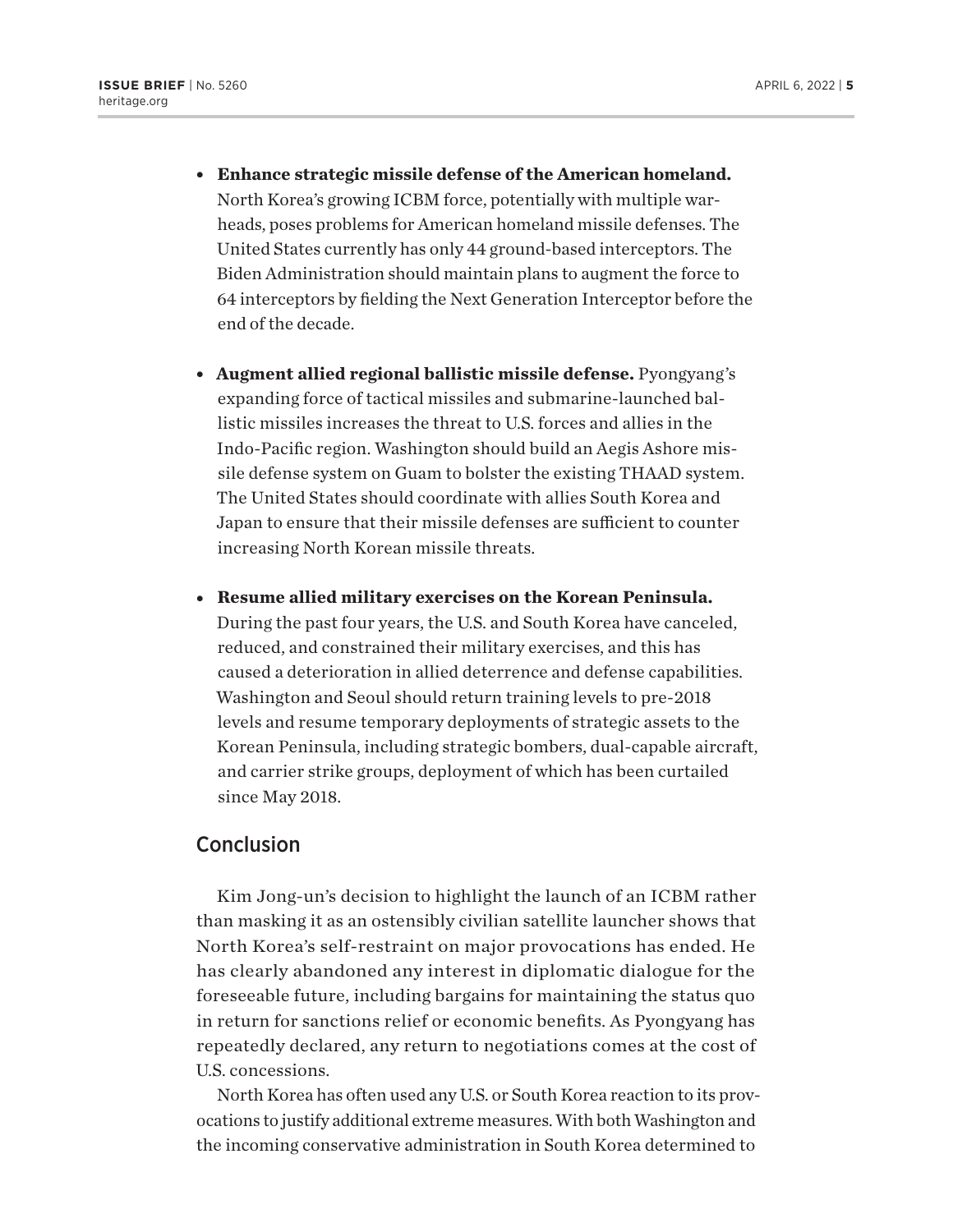strengthen allied deterrence measures in response to Pyongyang's transgressions, there is likely to be an escalating cycle of rising tensions on the Korean Peninsula in the months ahead.

Bruce Klingner is Senior Research Fellow for Northeast Asia in the Asian Studies Center at The Heritage Foundation.